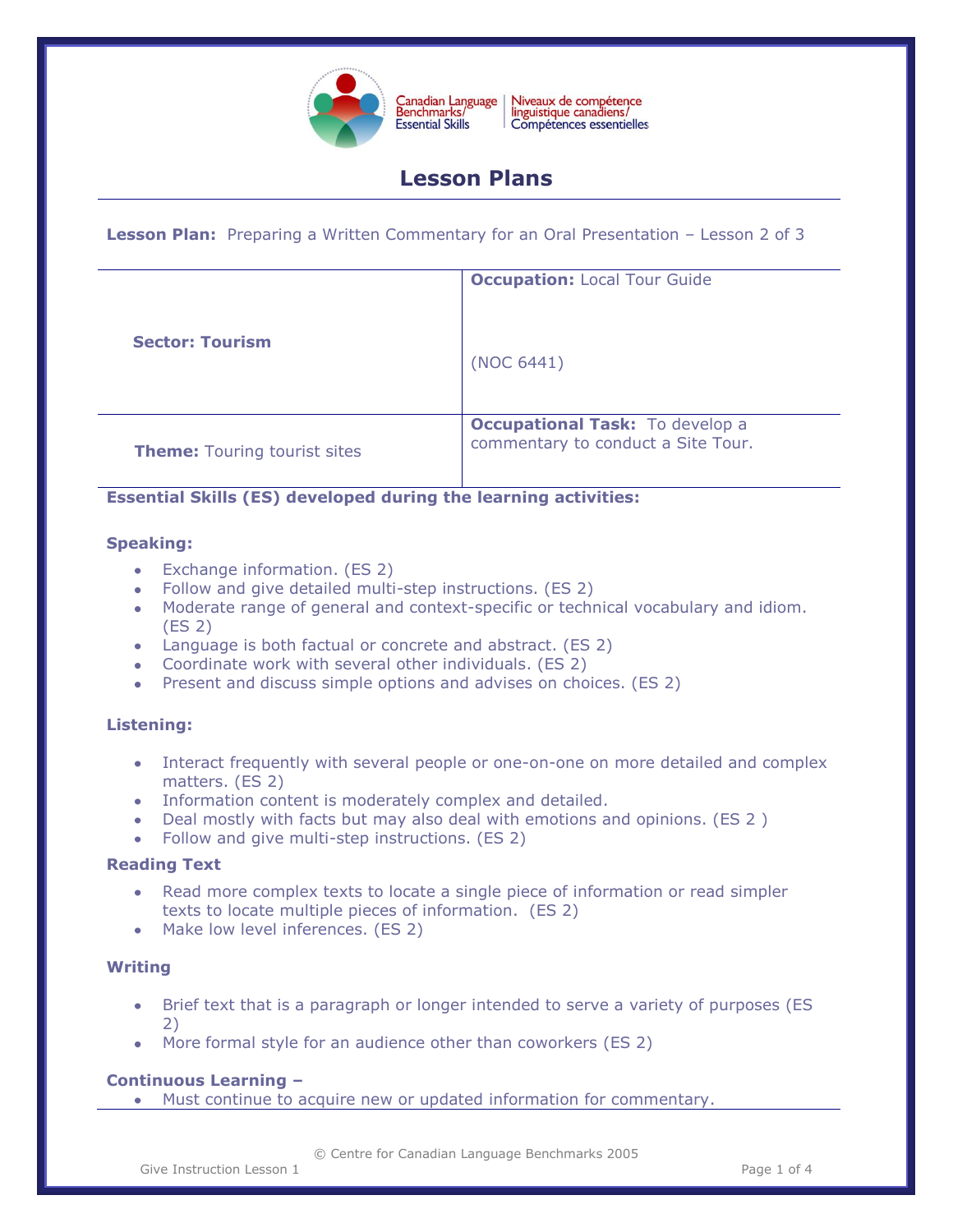

May need to talk to experts or co-workers or participate in site meetings to obtain this information.

# **Canadian Language Benchmarks (CLB) competencies developed during the learning activities:**

#### **Speaking**

Participate in a small group discussion/meeting: express opinions and feelings; qualify opinion, express reservations, approval and disapproval. (CLB 7)

### **Listening**

Demonstrate comprehension of mostly factual details and some inferred meanings in an extended description, report or narration when events (or stages) are reported out of sequence. (CLB 7)

#### **Reading**

- Demonstrate comprehension of a one-or two-page moderately complex extended description, report or narration on a familiar topic. (CLB 7)
- Identify main ideas and key details. (CLB 7)

### **Writing**

- Express main ideas and support them with details. (CLB 7/8)
- Convey a sense of audience; use appropriate style. (CLB 7/8)
- Write an outline or a summary of a longer text. (CLB 7/8)

#### **Suggested teacher resources and classroom materials needed:**

- Videos of local communities or international destinations such as Lonely Planet Guides (available in public libraries). I used Sketches of our Town – video series available in the local libraries; focuses on different communities in Ontario
- Guide books, brochures and tourist information used in the first lesson on tourism

### **Estimated time for the learning activities: 2 hours** This lesson develops on skills learned in the first lesson on tourism.

## **Learner Profile:**

- Well educated individuals who probably had careers in the tourism industry in their first countries, hoping to find a niche in tourism here.
- Will likely be learners who are enthusiastic risk takers and who are not intimidated about having to speak to English first-language speakers.
- Will tend to have difficulty with précising information into relevant chunks; will want to include all the information – significant or otherwise.

# **Learning Objectives:**

Learner will demonstrate an understanding of site-related material by placing it in

© Centre for Canadian Language Benchmarks 2005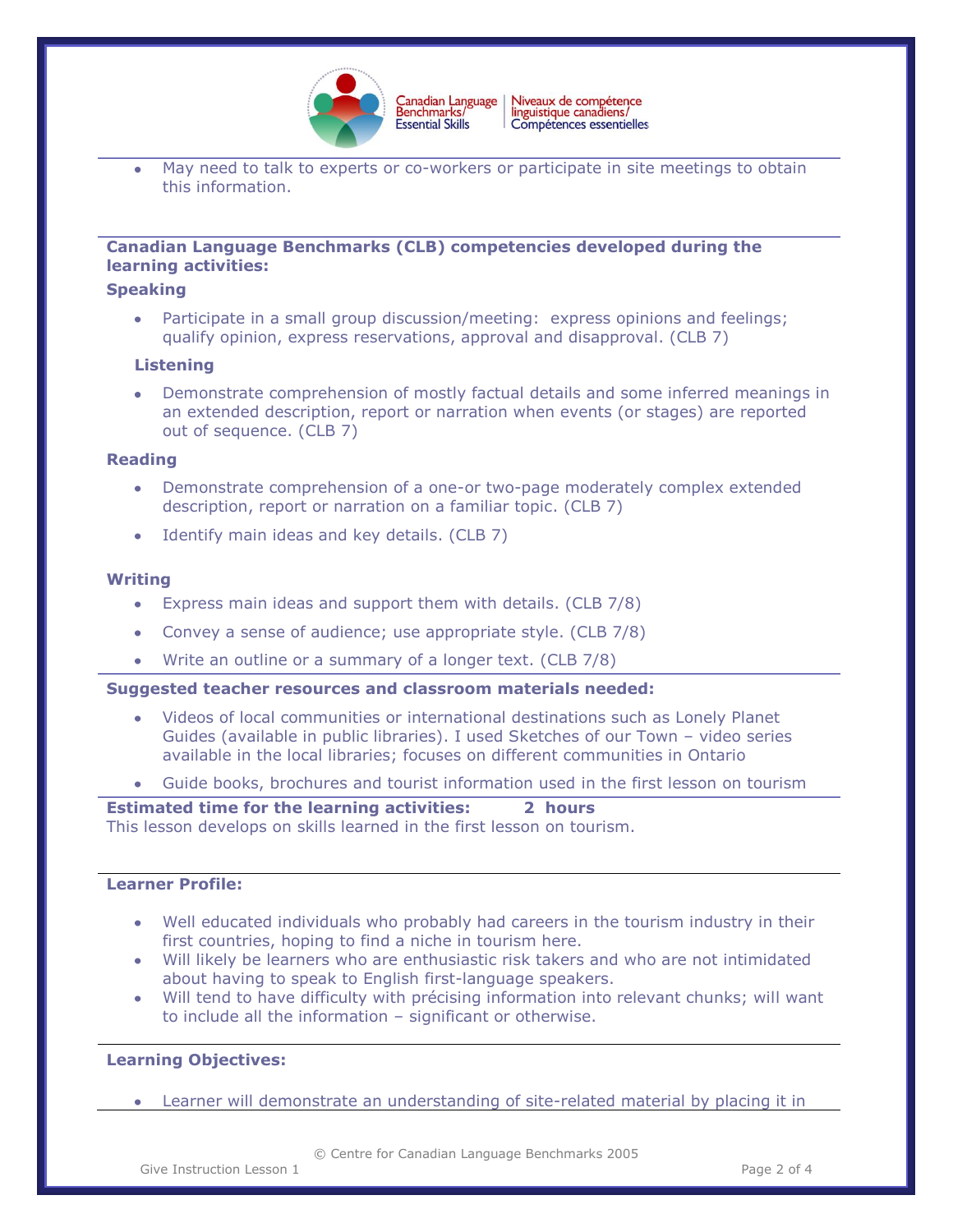

Niveaux de compétence<br>linguistique canadiens/ Canadian Language<br>Benchmarks/ Compétences essentielles

appropriate section of the hamburger model.

- Learner will pick out most salient information about a particular site.
- Learner will provide accurate and detailed descriptions, explanations or account of events in an oral report/story sequence.

## **Sample Lesson Plan**

### **Learning activities:**

### **Previously taught – the narrative form.**

1. Instructor puts a picture of a hamburger on the blackboard. Learners are asked to identify the food and name the parts – bun, meat and bun. The instructor then asks the learners what would happen if the bun halves were taken away from the meat. Discussion follows. Instructor reminds the students that a narrative is just like a hamburger. All the parts must be there in order to develop a complete narrative. Learners are asked to link the parts of the hamburger to the parts of a narrative: bun – introduction, meat – body, bun – conclusion. Instructor invites learners to analyze the types of information in each section, i.e. introduction is general, body is specific and conclusion is general. (20 minutes)

2. Learners are asked to examine their mind maps (developed in Lesson 1) to determine what themes/areas would comprise each part of the hamburger. In their previouslyselected groups, learners are asked to chart the parts of the mind map on a chart paper hamburger, putting in the themes/topics they feel would fit each part. For example, the introduction could include general information such as the location of the site, background information, dates, times, upcoming special events, general overview. The body of the hamburger could include details of specific events that happened at the site, specific building information specific information on artefacts, art works etc. The conclusion would summarize the information presented in the introduction. Learners then map out their information based on the hamburger model. (60 minutes)

3. Learners take turns presenting their material to the class and discussion follows. Instructor facilitates the discussion, for example, focussing on similarities/differences within the hamburger models. Learners are invited to share the reasons why they placed certain information in the different sections of the hamburger. (40 minutes)

#### **Additional and/or extension learning activities:**

- Instructor shows a video on a local town or international travel destination. I used one the CTV series "Sketches of Our Town" hosted by Harvey Kirck. Students are asked to listen and jot down the information that comprised the introduction, the body and the conclusion. Discussion follows. Students may want to reflect on their hamburgers and modify their material.
- Alternate video material could be the "Lonely Planet/Pilot Guide" series or other videos available in the local libraries that give tours of cities/sites

## **Evaluation:**

Instructor evaluates the hamburgers using a checklist of items that should be in each part of the narrative. For example, did students include time, admission information, and

© Centre for Canadian Language Benchmarks 2005